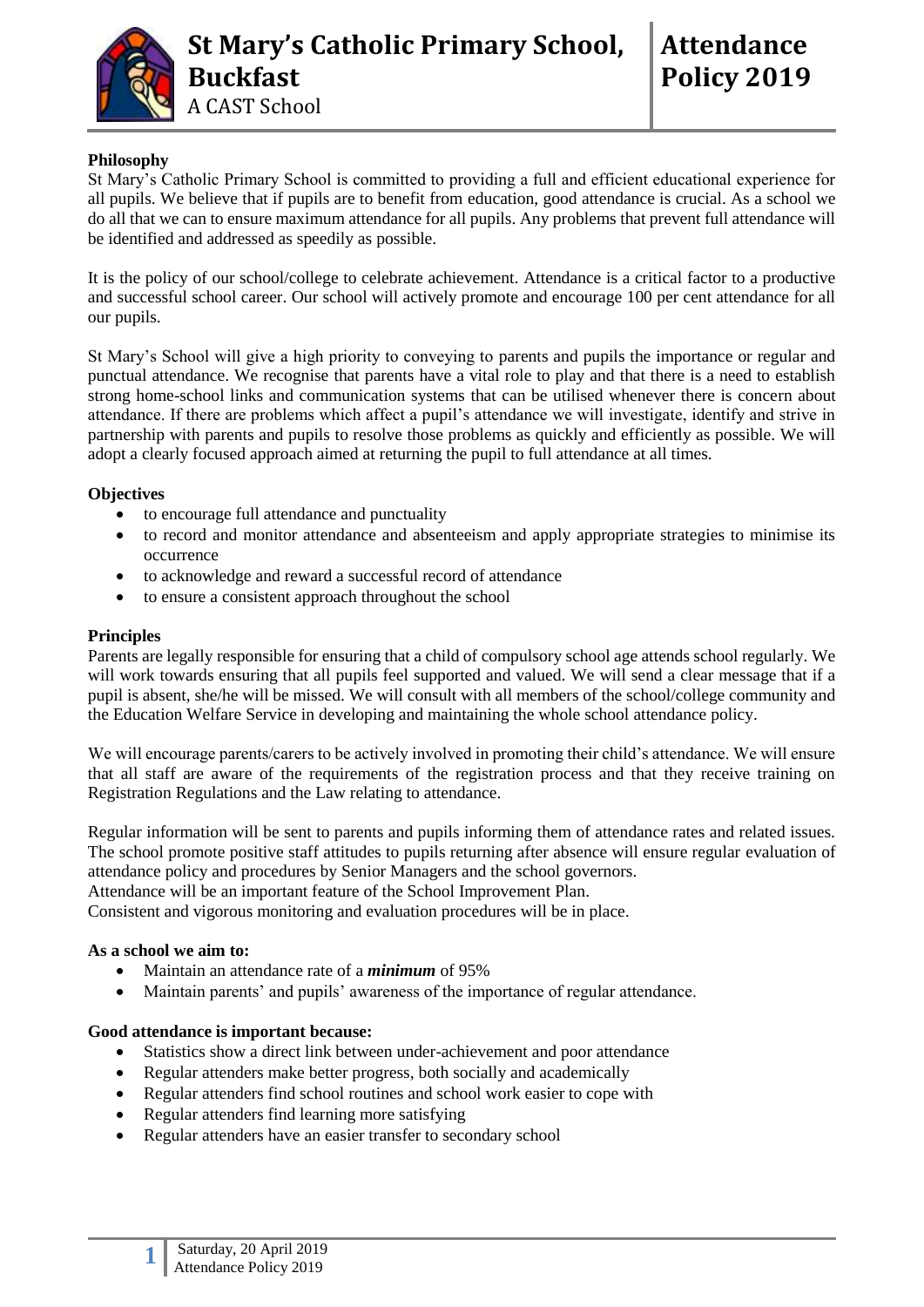# **Information for Parents**

"*Attendance matters…"*

#### **As a parent you can help us by:**

- Ringing on the first morning of all absences with the reason and saying when the child will return
- Arranging dental and doctor's appointments out of school hours or during school breaks
- Keeping us updated by telephone or letter if your child has an extended period of absence due to illness

# **We shall:**

- Follow up unexplained absences by phone calls and letters as soon as possible
- Remind parents of the importance of regular attendance and punctuality in newsletters, the school prospectus and the Home-School agreement
- Publish our attendance rate in the school prospectus and the newsletters.
- Acknowledge and reward good attendance
- Publish your child's attendance rate on her/his annual school report
- Let you know if we have concerns regarding your child's attendance
- If we continue to have concerns make a referral to the Education Welfare Officer, who visits the school regularly to review and support attendance matters,

#### **Authorised Absence**

Some absences are allowed by law and are known as "authorised absences". For example: if a child is ill, family bereavement, religious observance.

We realise that there are *rare* occasions when there might be a particular problem that causes your child to be absent. Please let us know and we shall try to deal with it sympathetically.

#### **Unauthorised Absence**

There are times when children are absent for reasons, which are *not* permitted by law. These are known as "unauthorised absences". Examples of unauthorised absence are:

- 
- 
- Sleeping in after a late night Unapproved Holidays
- Waiting on a delivery **Community Going shopping or for a hair cut**
- Going for a family day out **Because it is your child's birthday** 
	-
- Where there is no explanation for the absence or where the explanation or reason for the absence is considered unsatisfactory.

Unauthorised Absences have to be reported to the Local Authority. The Education Welfare Service may contact you and consider taking legal action against you if your child has unauthorised absences.

# **Punctuality**

- Morning registration is at 9.00 am. This is the time your child must be in class, so you need to ensure your child is coming through the school gate by 8.55 am.
- It is important to be on time as the first few minutes of the school day are often used to give out instructions, take part in a school assembly or organise schoolwork for the rest of the day.
- If your child misses this short but vital session, their work for the whole day may be affected. Late arrivals are disruptive to the whole class and often embarrassing for your child. We take the view there are no late children, only late parents.
- Arrival after the close of registration at 9.20 may be marked as unauthorised absence in line with the DfES guidance. Between 9.00 am and 9.20 am your child will be marked as "late before registration has closed".
- We will let you know if we have concerns about your child's punctuality.
- Children who remain uncollected at the end of school time will be taken to the School Office if not collected or the school contacted by school closing time.